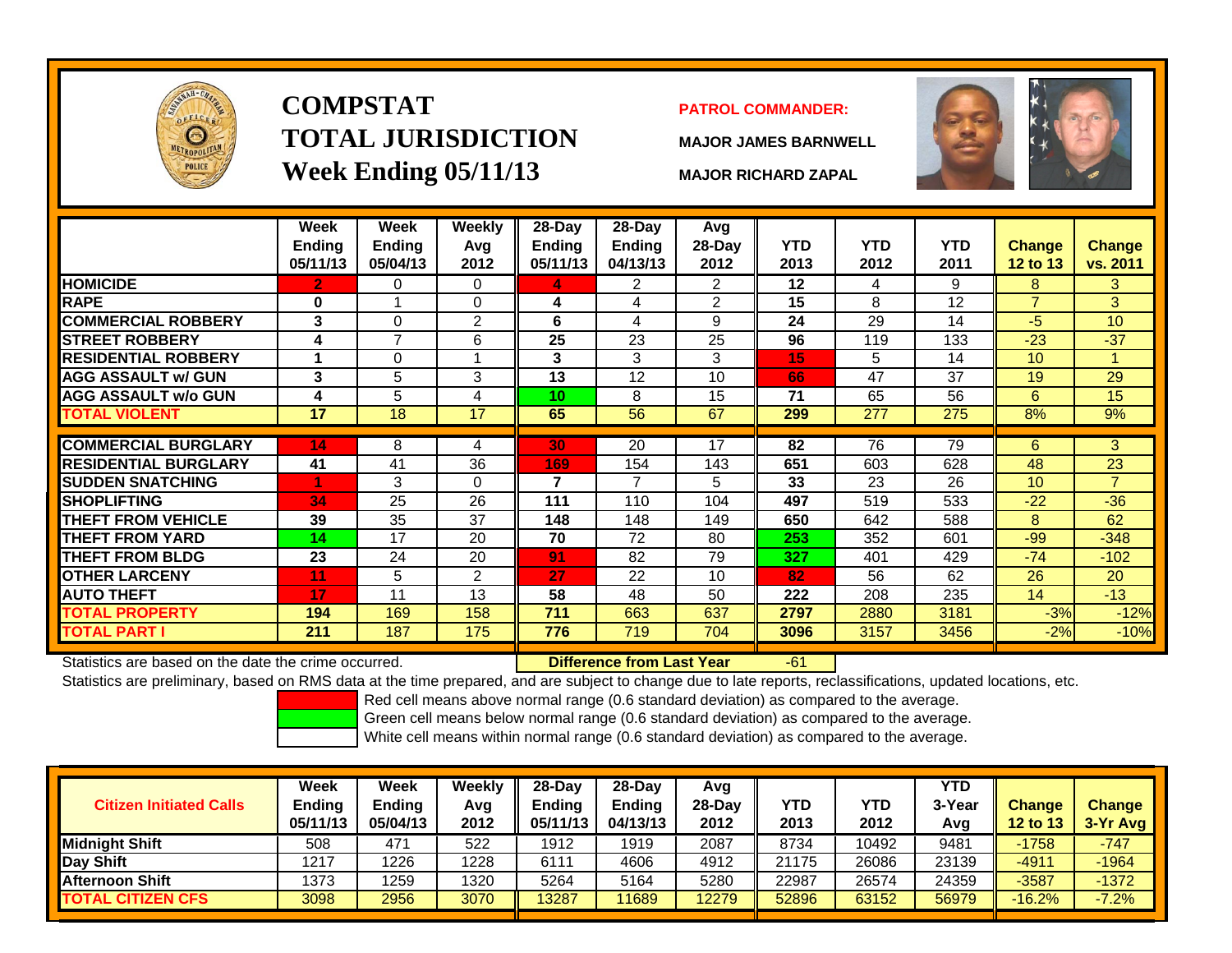

**COMPSTATWEST CHATHAM PRECINCTWeek Ending 05/11/13**

**PRECINCT COMMANDER:**

**CAPT. PHILIP REILLEY**



|                             | Week         | <b>Week</b>   | <b>Weekly</b>  | 28-Day         | $28 - Day$     | Avg            |              |            |                |                 |                |
|-----------------------------|--------------|---------------|----------------|----------------|----------------|----------------|--------------|------------|----------------|-----------------|----------------|
|                             | Ending       | <b>Endina</b> | Avg            | Endina         | <b>Ending</b>  | 28-Day         | <b>YTD</b>   | <b>YTD</b> | <b>YTD</b>     | <b>Change</b>   | <b>Change</b>  |
|                             | 05/11/13     | 05/04/13      | 2012           | 05/11/13       | 04/13/13       | 2012           | 2013         | 2012       | 2011           | <b>12 to 13</b> | vs. 2011       |
| <b>HOMICIDE</b>             | 0            | 0             | 0              | 0              | 0              | 0              |              | $\Omega$   | $\overline{2}$ |                 | $-1$           |
| <b>RAPE</b>                 | $\bf{0}$     | 0             | $\mathbf 0$    | $\bf{0}$       | $\Omega$       |                | $\mathbf{2}$ | 3          | 3              | $-1$            | $-1$           |
| <b>COMMERCIAL ROBBERY</b>   | $\bf{0}$     | 0             | $\mathbf 0$    | $\bf{0}$       | 0              | $\overline{2}$ | 4            | 6          | 2              | $-2$            | $\overline{2}$ |
| <b>STREET ROBBERY</b>       | $\bf{0}$     | 0             |                |                |                | 3              | 13           | 15         | 13             | $-2$            | $\overline{0}$ |
| <b>RESIDENTIAL ROBBERY</b>  | $\bf{0}$     | 0             | $\Omega$       |                |                | 0              | 3            | $\Omega$   | 4              | 3               | $-1$           |
| <b>AGG ASSAULT w/ GUN</b>   | $\bf{0}$     | 0             | $\Omega$       | $\mathbf 2$    | $\overline{2}$ |                | 8            | 6          | 11             | $\overline{2}$  | $-3$           |
| <b>AGG ASSAULT w/o GUN</b>  |              | 0             |                |                |                | 2              | 9            | 11         | 16             | $-2$            | $-7$           |
| <b>TOTAL VIOLENT</b>        | 1            | 0             | $\overline{2}$ | 5 <sup>5</sup> | 5              | 9              | 40           | 41         | 51             | $-2%$           | $-22%$         |
|                             |              |               |                |                |                |                |              |            |                |                 |                |
| <b>COMMERCIAL BURGLARY</b>  | $\bf{0}$     | 0             |                |                |                | 3              | 12           | 6          | 10             | 6               | $\overline{2}$ |
| <b>RESIDENTIAL BURGLARY</b> | 5            | 4             | 6              | 21             | 19             | 23             | 116          | 78         | 99             | 38              | 17             |
| <b>SUDDEN SNATCHING</b>     | $\bf{0}$     | 0             | $\Omega$       | $\bf{0}$       | 0              |                | $\bf{0}$     |            | 5              | $-1$            | $-5$           |
| <b>SHOPLIFTING</b>          |              | 0             | 2              | 4              | 8              | 10             | 55           | 50         | 50             | 5               | 5              |
| <b>THEFT FROM VEHICLE</b>   | 3            | 6             | 5              | 14             | 13             | 22             | 90           | 89         | 103            | 4               | $-13$          |
| <b>THEFT FROM YARD</b>      | 1            |               | 3              | 8              | 8              | 13             | 33           | 68         | 105            | $-35$           | $-72$          |
| <b>THEFT FROM BLDG</b>      | $\mathbf{2}$ | 6             | 3              | 15             | 16             | 12             | 50           | 70         | 71             | $-20$           | $-21$          |
| <b>OTHER LARCENY</b>        | 0            | 2             | $\mathbf 0$    | $\mathbf{2}$   | 3              | 2              | 7            | 9          | 15             | $-2$            | $-8$           |
| <b>AUTO THEFT</b>           | $\mathbf{2}$ |               | $\overline{2}$ | 9              | 8              | 7              | 32           | 30         | 62             | 2               | $-30$          |
| <b>TOTAL PROPERTY</b>       | 14           | 20            | 23             | 74             | 76             | 91             | 395          | 401        | 520            | $-1%$           | $-24%$         |
| <b>TOTAL PART I</b>         | 15           | 20            | 25             | 79             | 81             | 101            | 435          | 442        | 571            | $-2%$           | $-24%$         |

Statistics are based on the date the crime occurred. **Difference from Last Year** 

Statistics are preliminary, based on RMS data at the time prepared, and are subject to change due to late reports, reclassifications, updated locations, etc.

Red cell means above normal range (0.6 standard deviation) as compared to the average.

-7

Green cell means below normal range (0.6 standard deviation) as compared to the average.

| <b>Citizen Initiated Calls</b> | Week<br>Ending<br>05/11/13 | <b>Week</b><br><b>Ending</b><br>05/04/13 | Weekly<br>Avg<br>2012 | $28-Day$<br>Ending<br>05/11/13 | 28-Dav<br><b>Ending</b><br>04/13/13 | Avg<br>28-Day<br>2012 | YTD<br>2013 | YTD<br>2012 | <b>YTD</b><br>3-Year<br>Avg | <b>Change</b><br><b>12 to 13</b> | <b>Change</b><br>3-Yr Avg |
|--------------------------------|----------------------------|------------------------------------------|-----------------------|--------------------------------|-------------------------------------|-----------------------|-------------|-------------|-----------------------------|----------------------------------|---------------------------|
| <b>Midnight Shift</b>          | 97                         |                                          | 100                   | 353                            | 352                                 | 401                   | 1704        | 2032        | 1834                        | $-328$                           | $-130$                    |
| Day Shift                      | 228                        | 228                                      | 248                   | 2262                           | 892                                 | 993                   | 4316        | 5100        | 4649                        | $-784$                           | $-333$                    |
| <b>Afternoon Shift</b>         | 260                        | 243                                      | 271                   | 1009                           | 918                                 | 1086                  | 4657        | 5184        | 4894                        | $-527$                           | $-237$                    |
| <b>TOTAL CITIZEN CFS</b>       | 585                        | 585                                      | 620                   | 3624                           | 2162                                | 2479                  | 10677       | 12316       | 11376                       | $-13.3%$                         | $-6.1%$                   |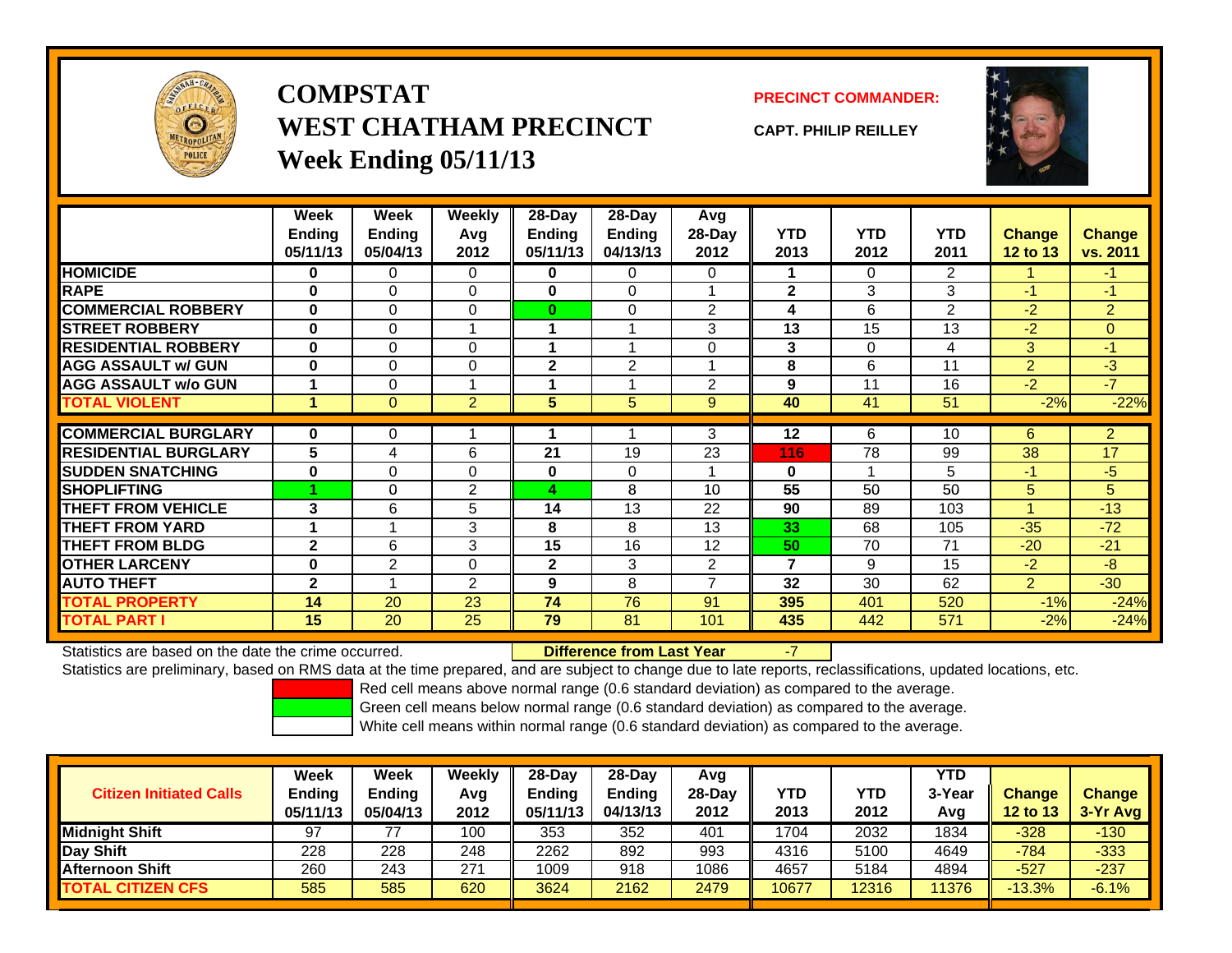

## **COMPSTATDOWNTOWN PRECINCTWeek Ending 05/11/13**

### **PRECINCT COMMANDER:**

**CAPT. MIKE WILKINS**

-18



|                             | Week           | Week           | <b>Weekly</b>  | $28$ -Day | $28 - Day$     | Avg              |              |                |                |                 |                |
|-----------------------------|----------------|----------------|----------------|-----------|----------------|------------------|--------------|----------------|----------------|-----------------|----------------|
|                             | <b>Ending</b>  | <b>Ending</b>  | Avg            | Ending    | <b>Ending</b>  | 28-Day           | <b>YTD</b>   | <b>YTD</b>     | <b>YTD</b>     | <b>Change</b>   | Change         |
|                             | 05/11/13       | 05/04/13       | 2012           | 05/11/13  | 04/13/13       | 2012             | 2013         | 2012           | 2011           | <b>12 to 13</b> | vs. 2011       |
| <b>HOMICIDE</b>             |                | 0              | 0              |           | $\Omega$       |                  | 3            | $\Omega$       | 3              | 3               | $\Omega$       |
| <b>RAPE</b>                 | $\bf{0}$       | $\Omega$       | $\Omega$       | 0         | $\Omega$       | $\Omega$         | 4            | $\overline{2}$ | 3              | $\overline{2}$  |                |
| <b>COMMERCIAL ROBBERY</b>   | $\bf{0}$       | $\Omega$       | $\Omega$       | $\bf{0}$  | $\Omega$       |                  | $\mathbf{2}$ | 4              | 0              | $-2$            | $\overline{2}$ |
| <b>STREET ROBBERY</b>       | $\mathbf{2}$   | 3              | $\overline{2}$ | 12        | 11             | 8                | 35           | 42             | 34             | $-7$            |                |
| <b>RESIDENTIAL ROBBERY</b>  | $\bf{0}$       | $\Omega$       | $\Omega$       | $\bf{0}$  | $\overline{A}$ | $\boldsymbol{A}$ | 3            | 2              | $\overline{2}$ |                 |                |
| <b>AGG ASSAULT w/ GUN</b>   | $\overline{2}$ | 3              |                | 6         | 5              | $\overline{2}$   | 18           | 9              | 6              | 9               | 12             |
| <b>AGG ASSAULT w/o GUN</b>  | $\overline{2}$ |                |                | 3         | 2              | 5                | 17           | 16             | 10             |                 | $\overline{7}$ |
| <b>TOTAL VIOLENT</b>        | $\overline{7}$ | 7              | 4              | 22        | 19             | 17               | 82           | 75             | 58             | 9%              | 41%            |
| <b>COMMERCIAL BURGLARY</b>  | 4              |                |                | 6         | 3              | 2                | 9            | 13             | 11             | -4              | $-2$           |
| <b>RESIDENTIAL BURGLARY</b> | 7              | 6              | 3              | 23        | 20             | 12               | 64           | 62             | 63             | $\overline{2}$  |                |
| <b>SUDDEN SNATCHING</b>     |                | $\Omega$       | $\Omega$       |           |                | $\overline{2}$   | 17           | 11             | $\overline{7}$ | 6               | 10             |
| <b>SHOPLIFTING</b>          | $\overline{7}$ | $\overline{2}$ | 3              | 19        | 13             | 11               | 57           | 53             | 50             | 4               | $\overline{7}$ |
| <b>THEFT FROM VEHICLE</b>   | 13             | 8              | 7              | 37        | 39             | 29               | 134          | 152            | 92             | $-18$           | 42             |
| <b>THEFT FROM YARD</b>      | 6              | 6              | 5              | 22        | 21             | 19               | 81           | 68             | 156            | 13              | $-75$          |
| <b>THEFT FROM BLDG</b>      | 3 <sup>°</sup> | 3              | 5              | 9         | 7              | 18               | 58           | 94             | 93             | $-36$           | $-35$          |
| <b>OTHER LARCENY</b>        | 4              | 4              | и              | 8         | 4              | $\overline{2}$   | 16           | 14             | 21             | 2               | $-5$           |
| <b>AUTO THEFT</b>           | 3              |                | 2              | 10        | $\overline{7}$ | 8                | 43           | 37             | 25             | 6               | 18             |
| <b>TOTAL PROPERTY</b>       | 48             | 28             | 25             | 135       | 115            | 104              | 479          | 504            | 518            | $-5%$           | $-8%$          |
| <b>TOTAL PART I</b>         | 55             | 35             | 30             | 157       | 134            | 121              | 561          | 579            | 576            | $-3%$           | $-3%$          |

Statistics are based on the date the crime occurred. **Difference from Last Year** 

Statistics are preliminary, based on RMS data at the time prepared, and are subject to change due to late reports, reclassifications, updated locations, etc.

Red cell means above normal range (0.6 standard deviation) as compared to the average.

Green cell means below normal range (0.6 standard deviation) as compared to the average.

| <b>Citizen Initiated Calls</b> | Week<br><b>Ending</b><br>05/11/13 | <b>Week</b><br><b>Ending</b><br>05/04/13 | Weekly<br>Avg<br>2012 | $28-Dav$<br>Ending<br>05/11/13 | $28$ -Dav<br><b>Ending</b><br>04/13/13 | Avg<br>$28-Dav$<br>2012 | YTD<br>2013 | <b>YTD</b><br>2012 | YTD<br>3-Year<br>Avg | <b>Change</b><br>12 to 13 | <b>Change</b><br>3-Yr Avg |
|--------------------------------|-----------------------------------|------------------------------------------|-----------------------|--------------------------------|----------------------------------------|-------------------------|-------------|--------------------|----------------------|---------------------------|---------------------------|
| <b>Midnight Shift</b>          | 110                               | 85                                       | 120                   | 409                            | 413                                    | 480                     | 1999        | 2428               | 2183                 | $-429$                    | $-184$                    |
| Day Shift                      | 253                               | 230                                      | 210                   | 908                            | 852                                    | 838                     | 3840        | 4523               | 4059                 | $-683$                    | $-219$                    |
| <b>Afternoon Shift</b>         | 230                               | 233                                      | 222                   | 914                            | 918                                    | 889                     | 4107        | 4620               | 4235                 | $-513$                    | $-128$                    |
| <b>TOTAL CITIZEN CFS</b>       | 593                               | 548                                      | 552                   | 2231                           | 2183                                   | 2207                    | 9946        | 11571              | 10477                | $-14.0%$                  | $-5.1%$                   |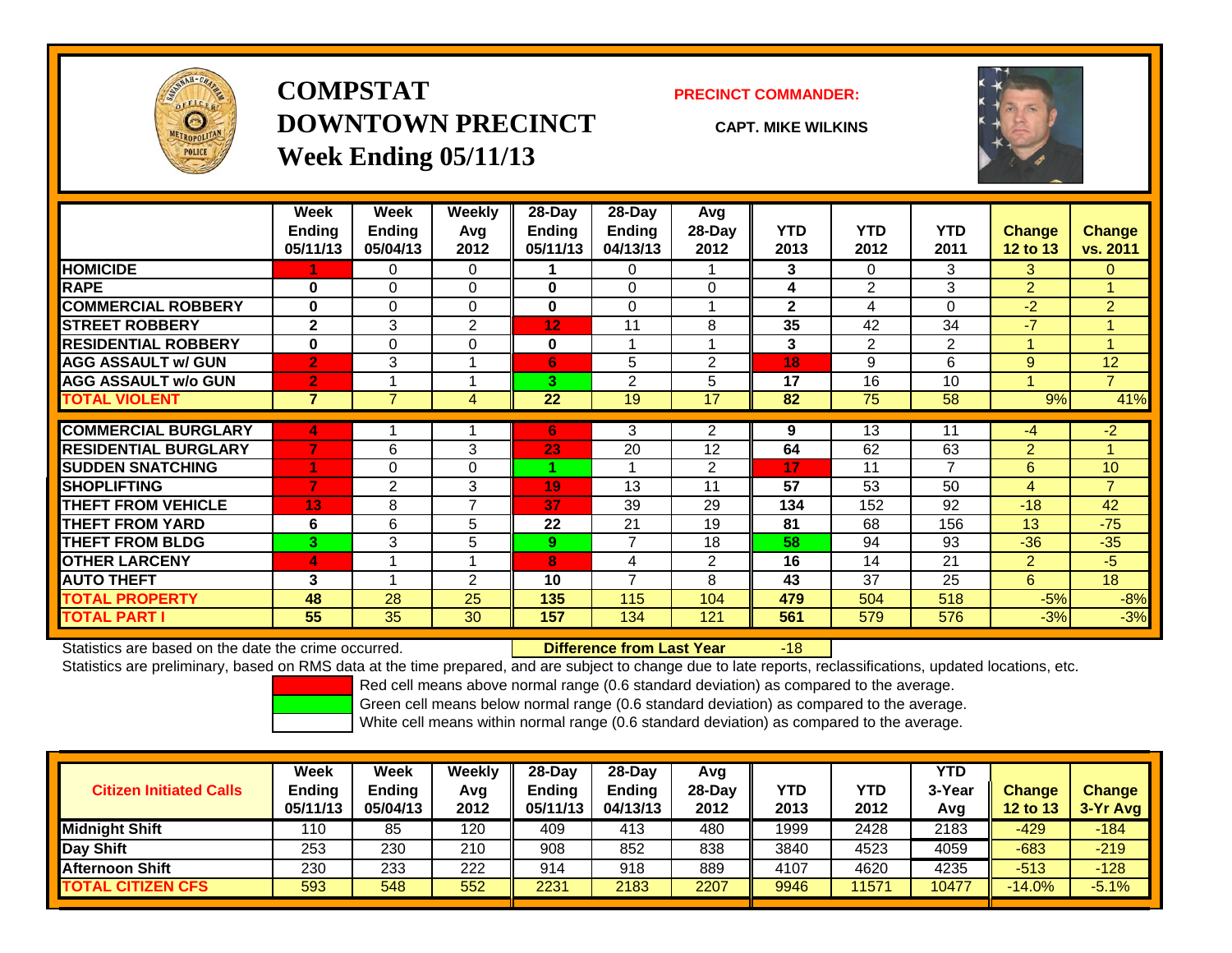

# **COMPSTATCENTRAL PRECINCT CAPT. DEVONN ADAMSWeek Ending 05/11/13**

**PRECINCT COMMANDER:**



|                             | Week<br><b>Ending</b><br>05/11/13 | Week<br><b>Ending</b><br>05/04/13 | <b>Weekly</b><br>Avq<br>2012 | 28-Day<br>Ending<br>05/11/13 | 28-Day<br><b>Ending</b><br>04/13/13 | Avg<br>28-Day<br>2012 | <b>YTD</b><br>2013 | <b>YTD</b><br>2012 | <b>YTD</b><br>2011 | <b>Change</b><br>12 to 13 | <b>Change</b><br>vs. 2011 |
|-----------------------------|-----------------------------------|-----------------------------------|------------------------------|------------------------------|-------------------------------------|-----------------------|--------------------|--------------------|--------------------|---------------------------|---------------------------|
| <b>HOMICIDE</b>             |                                   | 0                                 | $\Omega$                     | 3.                           | 2                                   |                       | 4                  | 3                  | 0                  |                           | 4                         |
| <b>RAPE</b>                 | 0                                 | $\Omega$                          | $\Omega$                     |                              |                                     | 0                     | $\mathbf{2}$       | $\Omega$           | 2                  | $\overline{2}$            | $\overline{0}$            |
| <b>COMMERCIAL ROBBERY</b>   | 4                                 | $\Omega$                          | $\Omega$                     |                              |                                     | $\overline{2}$        | 5                  | 5                  | $\overline{2}$     | $\Omega$                  | 3 <sup>1</sup>            |
| <b>STREET ROBBERY</b>       | $\bf{0}$                          | 2                                 | 2                            | 5                            | 6                                   | $\overline{ }$        | 25                 | 29                 | 46                 | $-4$                      | $-21$                     |
| <b>RESIDENTIAL ROBBERY</b>  | $\bf{0}$                          | $\Omega$                          | $\Omega$                     | 0                            | 0                                   | 0                     | 3                  |                    | 1                  | 2                         | $\overline{2}$            |
| <b>AGG ASSAULT w/ GUN</b>   | $\bf{0}$                          | $\Omega$                          |                              | $\bf{0}$                     |                                     | 4                     | 16                 | 15                 | 14                 |                           | $\overline{2}$            |
| <b>AGG ASSAULT w/o GUN</b>  |                                   | 2                                 | -4                           | 4                            | $\overline{2}$                      | 3                     | $ 21\rangle$       | 14                 | 14                 | $\overline{7}$            | $\overline{7}$            |
| <b>TOTAL VIOLENT</b>        | 3                                 | $\overline{4}$                    | 4                            | 14                           | 13                                  | 16                    | 76                 | 67                 | 79                 | 13%                       | $-4%$                     |
|                             |                                   |                                   |                              |                              |                                     |                       |                    |                    |                    |                           |                           |
| <b>COMMERCIAL BURGLARY</b>  |                                   | 3                                 |                              | 9                            | 9                                   | 4                     | 25                 | 15                 | 35                 | 10                        | $-10$                     |
| <b>RESIDENTIAL BURGLARY</b> | 16                                | 11                                | 10                           | 52                           | 42                                  | 39                    | 173                | 177                | 174                | $-4$                      | -1                        |
| <b>SUDDEN SNATCHING</b>     | $\bf{0}$                          |                                   | $\Omega$                     |                              |                                     |                       | 5                  | 5                  | 9                  | $\mathbf{0}$              | $-4$                      |
| <b>SHOPLIFTING</b>          | $\bf{0}$                          | 3                                 | 1                            | 6                            | 5                                   | 4                     | 39                 | 10                 | 29                 | 29                        | 10                        |
| <b>THEFT FROM VEHICLE</b>   | 10                                | 12                                | 9                            | 46                           | 48                                  | 35                    | 143                | 162                | 136                | $-19$                     | $\overline{7}$            |
| <b>THEFT FROM YARD</b>      | 3                                 | 2                                 | 5                            | 18                           | 21                                  | 20                    | 62                 | 92                 | 161                | $-30$                     | $-99$                     |
| <b>THEFT FROM BLDG</b>      | 11                                | 5                                 | 3                            | 28                           | 20                                  | 12                    | 73                 | 71                 | 96                 | 2                         | $-23$                     |
| <b>OTHER LARCENY</b>        | 3                                 | 2                                 | $\Omega$                     | 5                            | 4                                   |                       | 14                 | $\overline{7}$     | 12                 | $\overline{7}$            | $\overline{2}$            |
| <b>AUTO THEFT</b>           | 5                                 | 3                                 | 3                            | 20                           | 19                                  | 12                    | 60                 | 51                 | 62                 | 9                         | $-2$                      |
| <b>TOTAL PROPERTY</b>       | 49                                | 42                                | 32                           | 185                          | 169                                 | 128                   | 594                | 590                | 714                | 1%                        | $-17%$                    |
| <b>TOTAL PART I</b>         | 52                                | 46                                | 36                           | 199                          | 182                                 | 145                   | 670                | 657                | 793                | 2%                        | $-16%$                    |

Statistics are based on the date the crime occurred. **Difference from Last Year** 

13

Statistics are preliminary, based on RMS data at the time prepared, and are subject to change due to late reports, reclassifications, updated locations, etc.

Red cell means above normal range (0.6 standard deviation) as compared to the average.

Green cell means below normal range (0.6 standard deviation) as compared to the average.

| <b>Ending</b><br>05/11/13 | Ending<br>05/04/13 | Avg<br>2012 | $28-Dav$<br><b>Ending</b><br>05/11/13 | 28-Day<br><b>Ending</b><br>04/13/13 | Avg<br>$28-Day$<br>2012 | <b>YTD</b><br>2013 | <b>YTD</b><br>2012 | <b>YTD</b><br>3-Year<br>Avg | <b>Change</b><br>12 to 13 | <b>Change</b><br>$3-Yr$ Avg |
|---------------------------|--------------------|-------------|---------------------------------------|-------------------------------------|-------------------------|--------------------|--------------------|-----------------------------|---------------------------|-----------------------------|
| 99                        | 132                | 116         | 427                                   | 440                                 | 463                     | 1882               | 2296               | 2077                        | -414                      | $-195$                      |
| 238                       | 259                | 269         | 1007                                  | 996                                 | 1078                    | 4440               | 5625               | 4581                        | $-1185$                   | $-141$                      |
| 305                       | 273                | 291         | 1148                                  | 1128                                | 1163                    | 4886               | 5797               | 5314                        | $-911$                    | $-428$                      |
| 642                       | 664                | 676         | 2582                                  | 2564                                | 2704                    | 11208              | 13718              | 1972                        | $-18.3%$                  | $-6.4%$                     |
|                           |                    |             |                                       |                                     |                         |                    |                    |                             |                           |                             |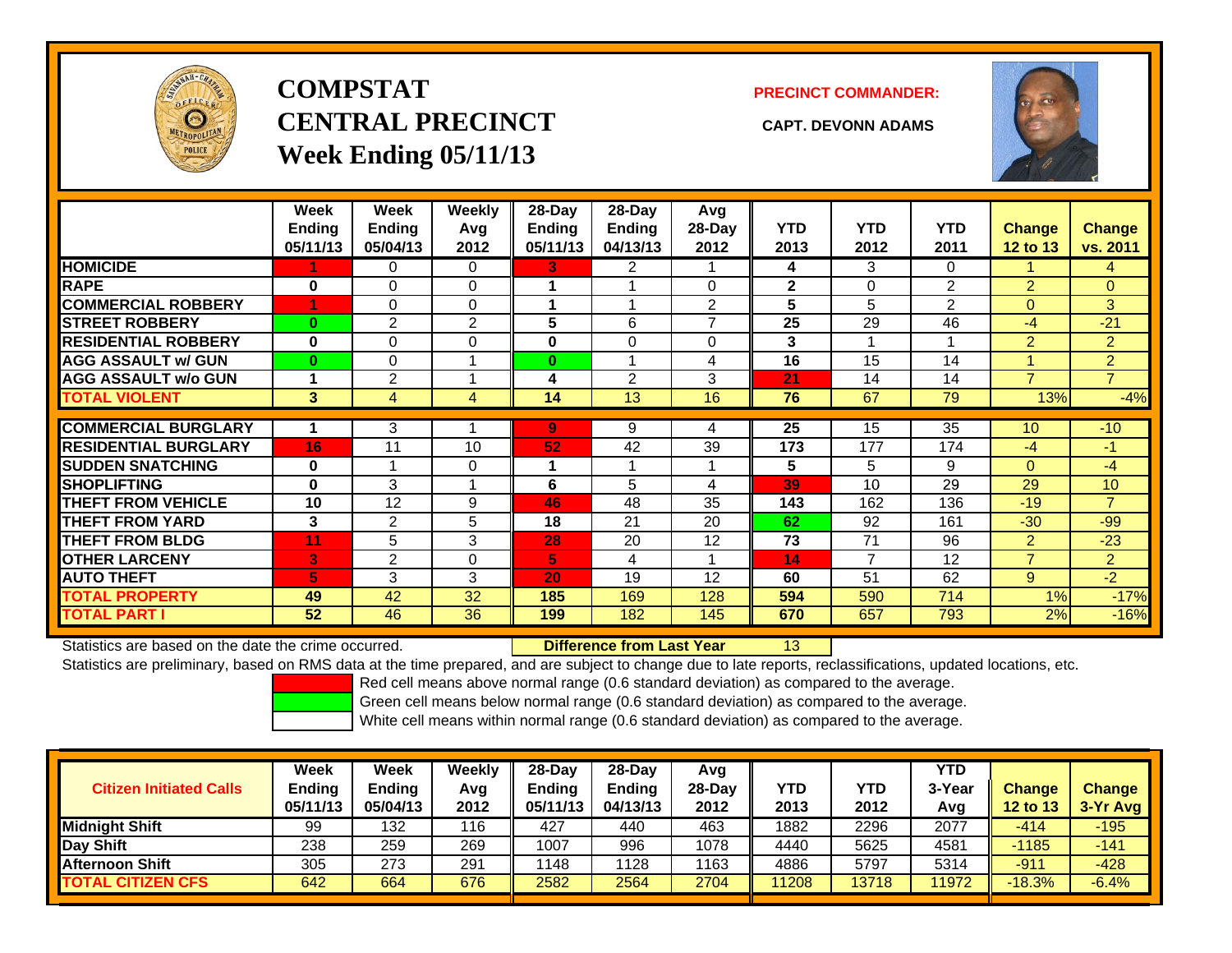

# **COMPSTATSOUTHSIDE PRECINCT CAPT. DEAN FAGERSTROMWeek Ending 05/11/13**

### **PRECINCT COMMANDER:**



|                             | Week<br><b>Ending</b><br>05/11/13 | Week<br><b>Ending</b><br>05/04/13 | <b>Weekly</b><br>Avg<br>2012 | 28-Day<br>Ending<br>05/11/13 | 28-Day<br>Ending<br>04/13/13 | Avg<br>$28-Day$<br>2012 | <b>YTD</b><br>2013 | <b>YTD</b><br>2012 | <b>YTD</b><br>2011 | <b>Change</b><br>12 to 13 | <b>Change</b><br>vs. 2011 |
|-----------------------------|-----------------------------------|-----------------------------------|------------------------------|------------------------------|------------------------------|-------------------------|--------------------|--------------------|--------------------|---------------------------|---------------------------|
| <b>HOMICIDE</b>             | 0                                 | 0                                 | 0                            | 0                            | 0                            | 0                       | $\mathbf{2}$       | $\Omega$           | 3                  | $\overline{2}$            | $-1$                      |
| <b>RAPE</b>                 | 0                                 | 0                                 | 0                            | 0                            |                              | $\Omega$                | 3                  | $\mathfrak{p}$     | 3                  |                           | $\Omega$                  |
| <b>COMMERCIAL ROBBERY</b>   | 0                                 | 0                                 |                              | 3                            | 3                            | 3                       | 6                  | 11                 | 8                  | $-5$                      | $-2$                      |
| <b>STREET ROBBERY</b>       | $\mathbf{2}$                      | $\overline{2}$                    |                              | 4                            | $\overline{2}$               | 4                       | 8                  | 17                 | 27                 | -9                        | $-19$                     |
| <b>RESIDENTIAL ROBBERY</b>  | $\bf{0}$                          | 0                                 | 0                            | 1                            | 1                            |                         | $\mathbf{2}$       | 2                  | 4                  | $\Omega$                  | $-2$                      |
| <b>AGG ASSAULT w/ GUN</b>   |                                   |                                   | 0                            | B                            | $\overline{2}$               |                         | 8                  | 6                  | 2                  | 2                         | 6                         |
| <b>AGG ASSAULT w/o GUN</b>  | $\bf{0}$                          | $\overline{2}$                    |                              | $\mathbf{2}$                 | 3                            | $\mathfrak{p}$          | 16                 | 13                 | 6                  | 3                         | 10                        |
| <b>TOTAL VIOLENT</b>        | 3                                 | 5                                 | 3                            | 13                           | 12                           | 12                      | 45                 | 51                 | 53                 | $-12%$                    | $-15%$                    |
| <b>COMMERCIAL BURGLARY</b>  | 9                                 | 3                                 |                              | 13                           | 5                            | 6                       | 22                 | 31                 | 12                 | -9                        | 10                        |
| <b>RESIDENTIAL BURGLARY</b> |                                   |                                   | 8                            | 32                           | 32                           |                         |                    |                    |                    |                           | 15                        |
|                             | 4                                 | 8                                 |                              |                              |                              | 31                      | 135                | 139                | 120                | -4                        |                           |
| <b>SUDDEN SNATCHING</b>     | $\bf{0}$                          |                                   | $\Omega$                     | 4                            | 4                            |                         | 6                  | 4                  | 0                  | $\overline{2}$            | 6                         |
| <b>SHOPLIFTING</b>          | 18                                | 13                                | 14                           | 56                           | 56                           | 57                      | 228                | 284                | 302                | $-56$                     | $-74$                     |
| <b>THEFT FROM VEHICLE</b>   | 5                                 | 6                                 | 8                            | 22                           | 24                           | 33                      | 153                | 117                | 100                | 36                        | 53                        |
| <b>THEFT FROM YARD</b>      |                                   | 3                                 | 3                            | 8                            | 9                            | 13                      | 32                 | 66                 | 60                 | $-34$                     | $-28$                     |
| <b>THEFT FROM BLDG</b>      | 4                                 | 8                                 | 5                            | 29                           | 30                           | 19                      | 82                 | 94                 | 88                 | $-12$                     | $-6$                      |
| <b>OTHER LARCENY</b>        | 1                                 | 0                                 | $\Omega$                     | 6                            | 8                            | $\overline{2}$          | 27                 | $\overline{7}$     | 7                  | 20                        | 20                        |
| <b>AUTO THEFT</b>           | 3                                 | 3                                 | 3                            | 9                            | 6                            | 13                      | 46                 | 56                 | 44                 | $-10$                     | $\overline{2}$            |
| <b>TOTAL PROPERTY</b>       | 45                                | 45                                | 43                           | 179                          | 174                          | 173                     | 731                | 798                | 733                | $-8%$                     | 0%                        |
| <b>TOTAL PART I</b>         | 48                                | 50                                | 46                           | 192                          | 186                          | 185                     | 776                | 849                | 786                | $-9%$                     | $-1%$                     |

Statistics are based on the date the crime occurred. **Difference from Last Year** 

### r -73

Statistics are preliminary, based on RMS data at the time prepared, and are subject to change due to late reports, reclassifications, updated locations, etc.

Red cell means above normal range (0.6 standard deviation) as compared to the average.

Green cell means below normal range (0.6 standard deviation) as compared to the average.

| <b>Citizen Initiated Calls</b> | Week<br><b>Ending</b><br>05/11/13 | Week<br><b>Ending</b><br>05/04/13 | Weekly<br>Avg<br>2012 | $28-Dav$<br><b>Ending</b><br>05/11/13 | $28$ -Dav<br><b>Ending</b><br>04/13/13 | Avg<br>$28-Dav$<br>2012 | YTD<br>2013 | YTD<br>2012 | <b>YTD</b><br>3-Year<br>Avg | <b>Change</b><br>12 to 13 | <b>Change</b><br>$3-Yr$ Avg |
|--------------------------------|-----------------------------------|-----------------------------------|-----------------------|---------------------------------------|----------------------------------------|-------------------------|-------------|-------------|-----------------------------|---------------------------|-----------------------------|
| <b>Midnight Shift</b>          | 93                                | 89                                | 91                    | 354                                   | 357                                    | 363                     | 1508        | 1811        | 1647                        | $-303$                    | $-139$                      |
| Day Shift                      | 231                               | 240                               | 239                   | 963                                   | 933                                    | 956                     | 4211        | 5236        | 4581                        | $-1025$                   | $-370$                      |
| <b>Afternoon Shift</b>         | 255                               | 231                               | 253                   | 998                                   | 999                                    | 1012                    | 4373        | 5126        | 4641                        | $-753$                    | $-268$                      |
| <b>TOTAL CITIZEN CFS</b>       | 579                               | 560                               | 583                   | 2315                                  | 2289                                   | 2330                    | 10092       | 12173       | 0869                        | $-17.1%$                  | $-7.1%$                     |